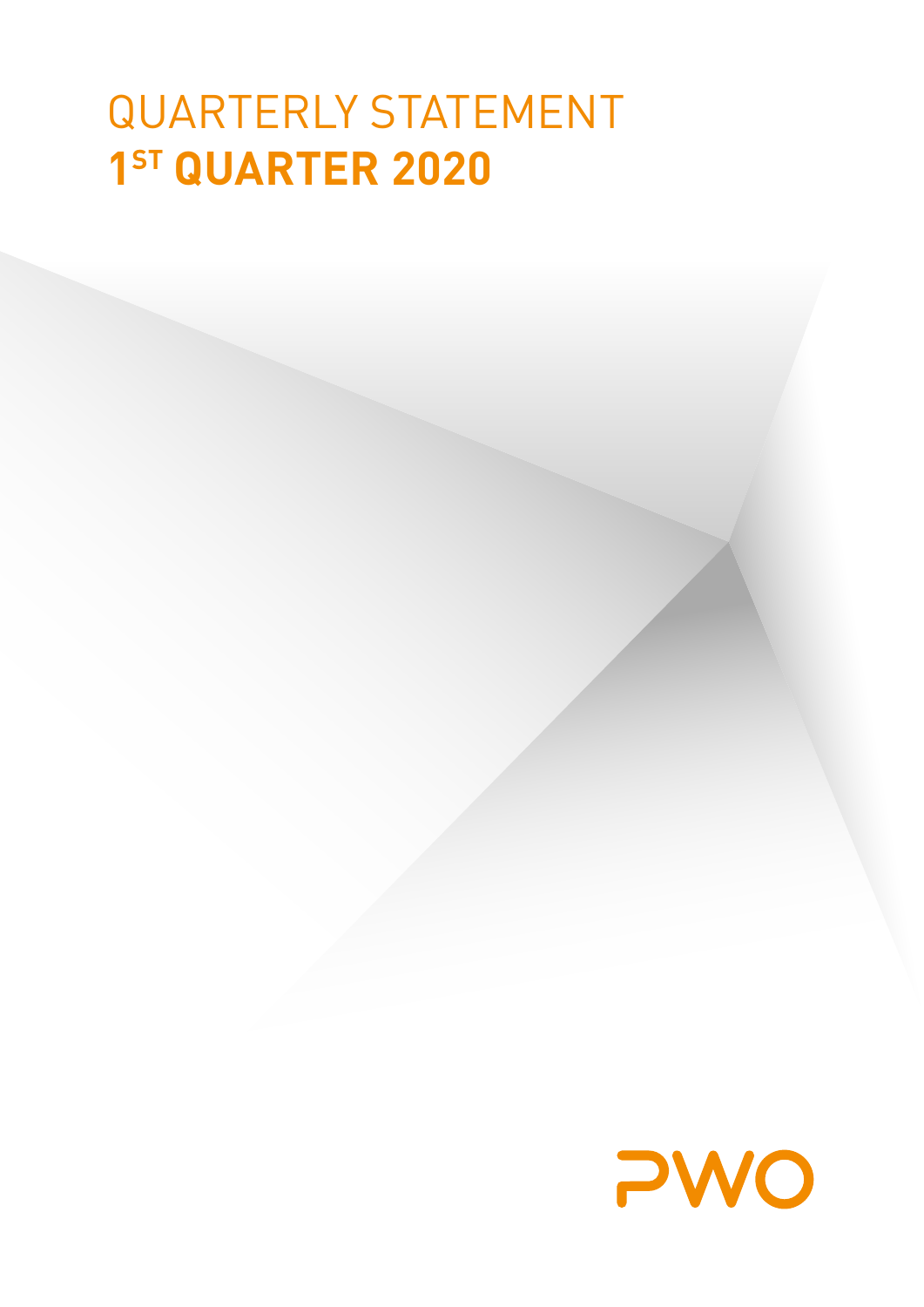# DEAR SHAREHOLDERS AND BUSINESS ASSOCIATES,

We have had a satisfying start in the new fiscal year. Revenue and total output developed according to plan prior to the corona crisis, and the quality of our balance sheet improved. The results as of March 31, 2020 underscore this and show that, despite the outbreak of the corona pandemic, we were still to report an increase in EBIT before currency effects, high free cash flow and a decline in net debt at the end of March. Our sales team continued to be successful, generating another quarter of strong new business.

After our locations in Asia were initially burdened by the corona crisis in February, the first revenue shortfalls were recorded at the Group's other locations in March.

In April, the locations in Germany and Czechia were operating at around a quarter of their capacity. The China locations were operating at roughly three-quarters of their capacity, and the Canadian and Mexican locations were completely closed.

We have adapted to the new situation through substantial measures for material cost savings and further reductions in personnel expenses, which include extensive short-time work schedules at the Oberkirch location. We are also instituting far-reaching hygiene and occupational safety measures with the utmost discipline. Protecting the health of our employees and business partners is our top priority. Using this approach, we intend to gradually ramp up production again, just as customer call orders increase.

The first easing of corona restrictions is now emerging worldwide. Despite this, the future course of the corona pandemic and its further effects on consumer behavior and the economy are not foreseeable at present. Still, with a high degree of flexibility and efficiency and by consistently taking advantage of the opportunities for financial stability, we are convinced that we can steer the Group safely through this severe economic crisis.

Oberkirch, May 2020

The Management Board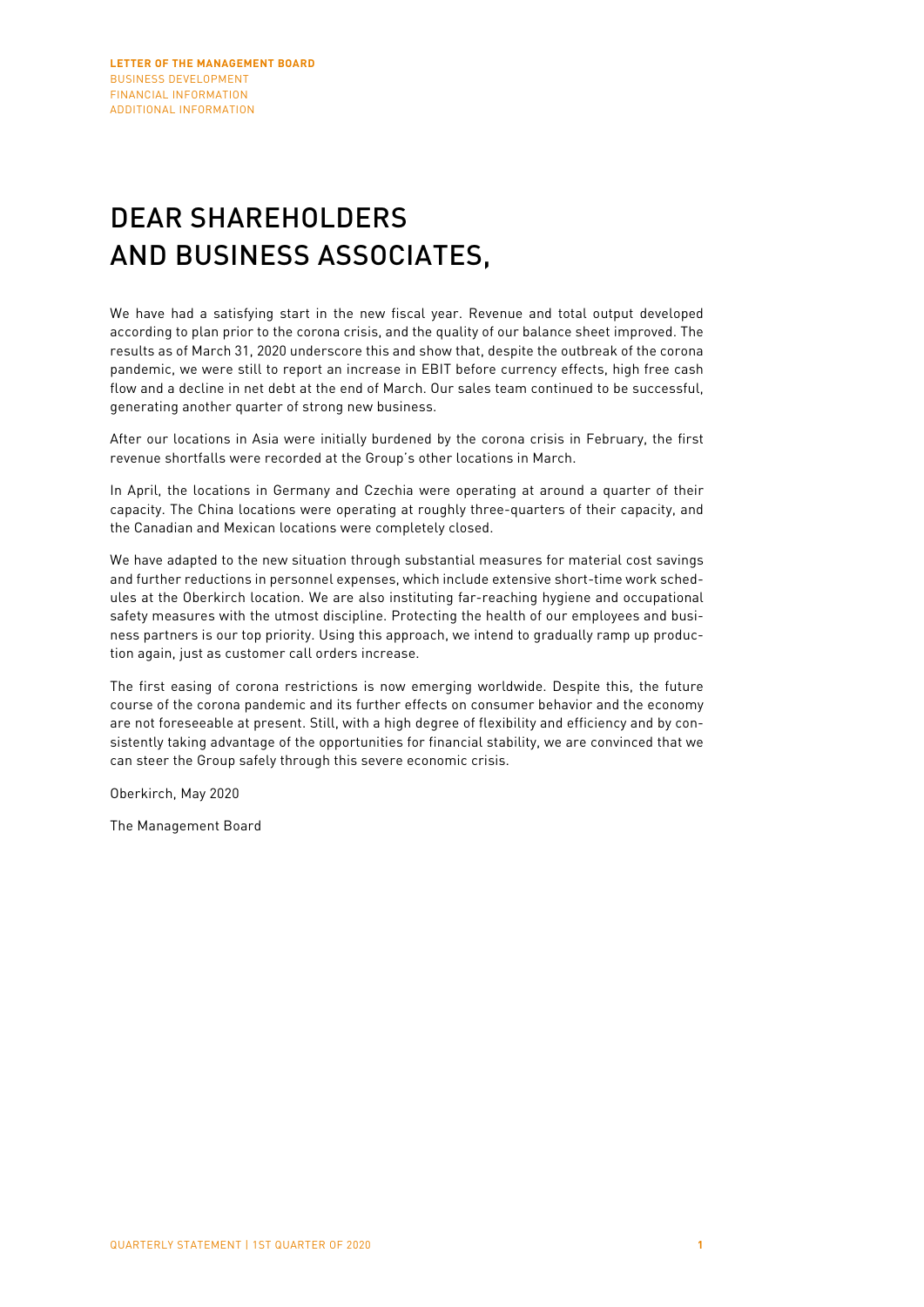#### **SELECTED SEGMENT AND GROUP INFORMATION**

| <b>EURK</b>                     |         |                       |                      |        |                                 |         |
|---------------------------------|---------|-----------------------|----------------------|--------|---------------------------------|---------|
| First 3 months of 2020          | Germany | <b>Rest of Europe</b> | <b>North America</b> | Asia   | <b>Consolidation</b><br>effects | Group   |
| Total revenue 1                 | 60,181  | 19,514                | 24,582               | 8,617  | $-4,282$                        | 108,612 |
| Total output                    | 60,417  | 19,514                | 24,582               | 8,617  | $-4,282$                        | 108,848 |
| EBIT before currency effects    | 2,482   | 1,956                 | 1,192                | 978    | 0                               | 6,608   |
| EBIT including currency effects | 1,482   | 2,014                 | 1,379                | 971    | 56                              | 5,902   |
| Investments                     | 811     | 314                   | 1,554                | 339    | 0                               | 3,018   |
| First 3 months of 2019          |         |                       |                      |        |                                 |         |
| Total revenue 1,2               | 69,781  | 20,801                | 26,745               | 12,445 | $-6,349$                        | 123,423 |
| Total output                    | 70,121  | 20,800                | 26,745               | 12,444 | $-6,347$                        | 123,763 |
| EBIT before currency effects    | 1,522   | 2,075                 | 1,735                | 712    | 57                              | 6,101   |
| EBIT including currency effects | 963     | 2,040                 | 1,626                | 1,200  | 57                              | 5,886   |
| Investments                     | 3,810   | 715                   | 1,086                | 1,301  | 0                               | 6,912   |

<sup>1</sup> The column entitled "Group" represents external revenues.

<sup>2</sup> Adjustments based on change in accounting (see section on inventories in the 2019 Annual Report, page 65).

# RESULTS OF **OPERATIONS**

In the first quarter of 2020, revenue fell to EUR 108.6 million (p/y: EUR 123.4 million) and total output declined to EUR 108.8 million (p/y: EUR 123.8 million). As described in the 2019 Annual Report, adjustments were made to individual items in the previous year due to changes in accounting. We are always referring to the adjusted figures in the explanations that follow.

The declines in revenue and total output were mainly the result of the subdued performance this year, which had already been expected prior to the emergence of the corona crisis. Declines in call orders following the outbreak of the pandemic reinforced this trend.

Despite the circumstances, we were able to increase our EBIT before currency effects. The cost-cutting measures implemented last year that are increasingly having an effect contributed to this performance. In addition, extraordinary effects from the invoicing of customer contracts, which

cannot be projected to continue for the full year, contributed to this, particularly in the Asia segment, although not exclusively in this segment.

The currency effects shown in the table above impact other operating income and other operating expenses. Excluding these effects, the corresponding expense ratio decreased by almost a full percentage point.

Earnings were also positively affected by a significant decline in the cost of materials ratio. This, too, was the result of our efforts to increase our profitability and competitiveness. Specifically, we made changes to our tool purchases, which we largely source externally, and, in addition, relied less on external services.

Offsetting these savings was a significant increase in the staff costs ratio. The introduction of shorttime work at the German location had only a limited mitigating effect. At the international locations, the government support to secure jobs is significantly lower than in Germany and, in some countries, no such support exists.

Depreciation and amortization increased slightly following the investments made in the previous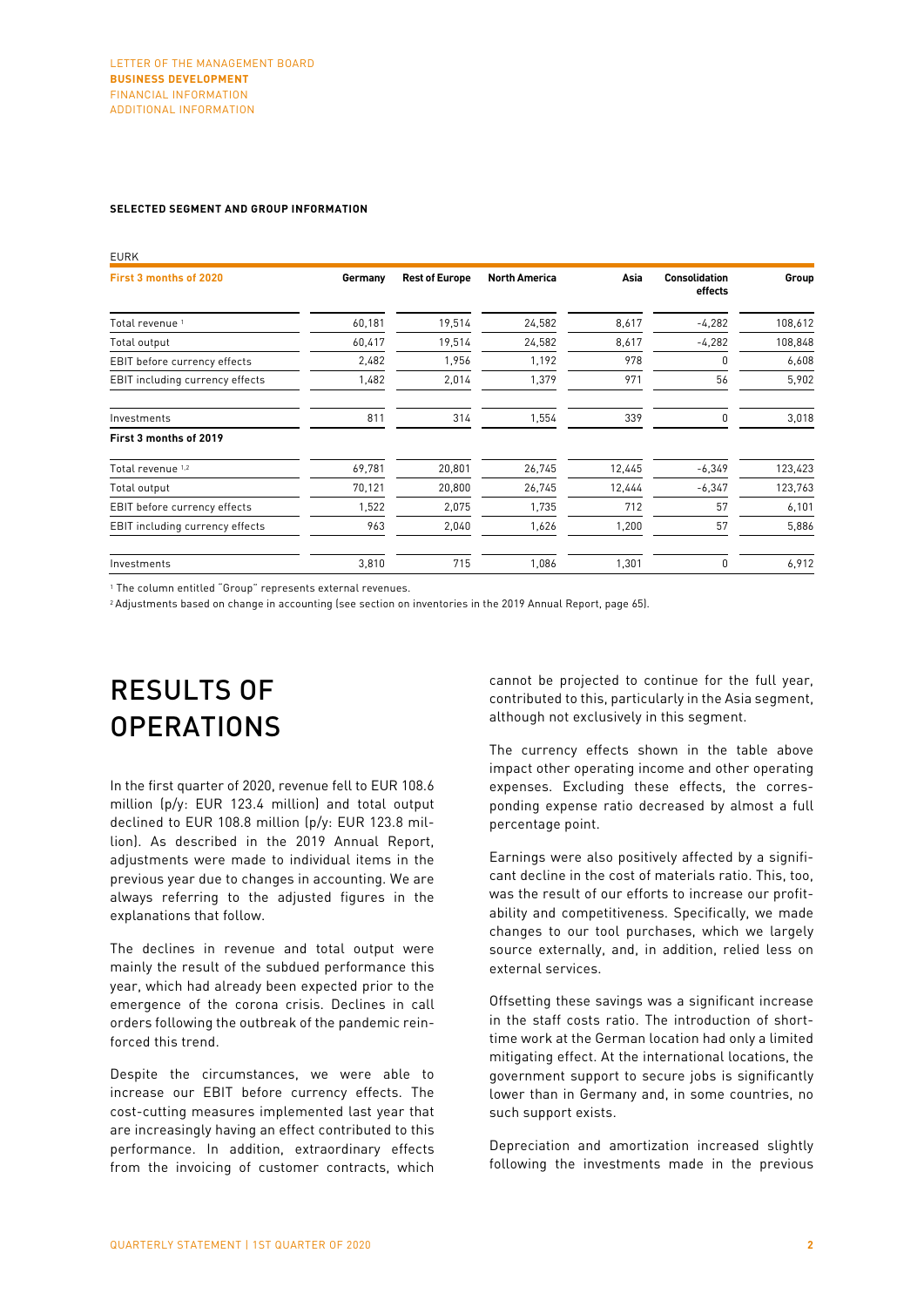fiscal year. Including the net negative currency effects, which were higher year-on-year, EBIT amounted to EUR 5.9 million, which was equal to the level in the prior year.

Financing expenses had a noticeable decline. The tax rate increased again slightly year-on-year but remained at a low level of 23.9 percent.

In total, net income for the period was EUR 3.2 million, as in the previous year, and earnings per share equaled EUR 1.04 (p/y: EUR 1.03).

### SEGMENTS

The PWO Group is represented worldwide with five production locations and four assembly locations. As the latter are separate operating sites of the production locations, the explanations that follow refer to the five production locations and subsidiaries, respectively.

The discussion of the segment results refers to EBIT before currency effects as this is the figure that best reflects the Group's operating development.

The German site in Oberkirch was particularly affected by declining call orders. Due to the cost reductions implemented and, above all, the absence of high upfront costs for various start-ups and ramp-ups of larger series productions, which had a negative impact in 2019, the location was able to generate an improvement in EBIT compared to the previous year. Nevertheless, excessive costs continue to put a considerable strain on this location.

Beyond the special situation resulting from shorttime work at this location, staff costs continue to be at a level that is too high and impairs our competitiveness. Our scope for action here is limited due to the general terms of the collective bargaining agreement. We are therefore making the best use possible of our flexibility to employ temporary staff.

Given the corona pandemic, it was not possible to achieve the goal agreed with IG Metall to conclude new, supplementary collective agreements for the Oberkirch location no later than the end of the first quarter of 2020. Discussions are continuing, and we are working to achieve the planned and necessary cost savings.

The Czech location, which forms the Rest of Europe segment, recorded only limited declines in total revenue and total output. As a result, the EBIT at this location matched the prior year's level, which again underscores this location's strong stability and high efficiency.

In the North America segment, which consists of the locations in Canada and Mexico, total revenue and total output were below their prior-year levels. There was also a disproportionate decline in EBIT. The two locations in this segment are currently developing very differently.

Beyond the impact of the corona pandemic, the Canadian location recorded a significant decline in business, as expected, similar to its performance for the 2019 fiscal year as a whole. With the planned start-up of new, large series orders, this location will return to higher revenue and improved profitability.

During the reporting quarter, the number of employees at this location has been sharply reduced temporarily from 273 at the beginning of the quarter to 80 as of the reporting date, as this is the only way they could be entitled to government assistance under Canadian law.

The Mexican location was able to continue its positive development in the first quarter of 2020 and reported a stable level of total revenue. Total output declined year-on-year but only as a result of a build-up of finished goods and work-in-progress in the previous year that was not repeated in the reporting quarter. EBIT was at the prior year's level.

The Asia segment, which encompasses our Chinese activities, was the segment most affected by the corona pandemic, as this was the first region to experience the outbreak. As a result, the segment's performance in the reporting quarter was more adversely affected for a longer period than the other segments.

Consequently, total revenue and total output dropped significantly. A positive EBIT could still be achieved as a result of the invoicing of major tool orders in March. This result, however, cannot not be extrapolated to the full year.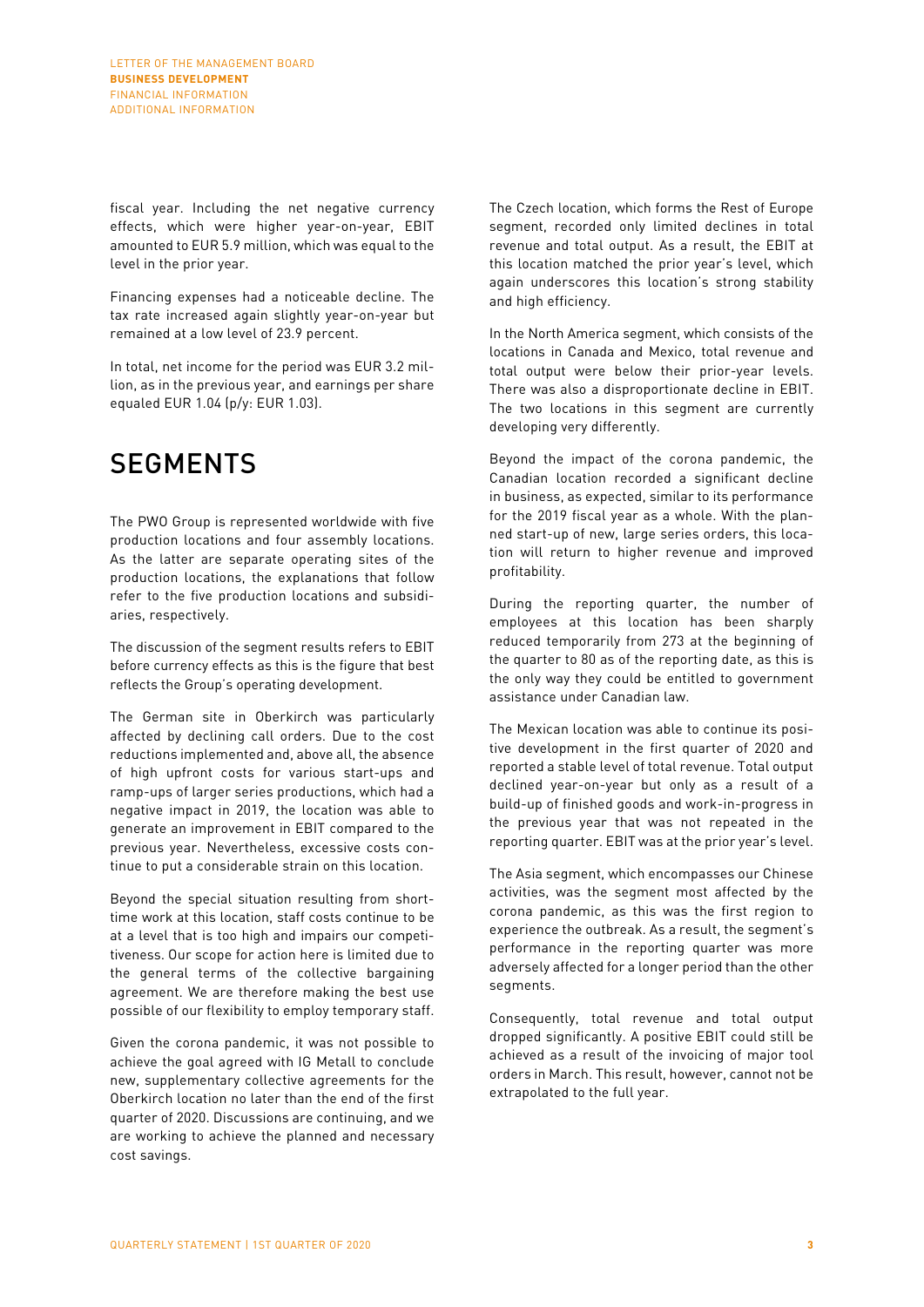

# NET ASSETS AND FINANCIAL POSITION

At of the March 31, 2020 reporting date, total assets remained stable compared to the end of the 2019 fiscal year at EUR 391.0 million (Dec. 31, 2019: EUR 391.6 million).

With the decline in call orders in the last week of March, all major current assets at the end of March were below their values at the end of the 2019 fiscal year. Cash and cash equivalents were an exception, however, rising from EUR 1.4 million at the beginning of the quarter to EUR 10.8 million at the end of the quarter.

Due to the low level of investment in the first three months of the fiscal year, non-current assets decreased from EUR 242.5 million to EUR 238.9 million at the end of the reporting period.

On the liabilities side of the balance sheet, the most significant change was in pension provisions, which fell from EUR 61.1 million at the end of the 2019 fiscal year to EUR 56.6 million as of the reporting date. The lower level resulted from a higher discount rate following the change in capital market interest rates.

Despite this effect, which had a positive impact on equity, and the satisfactory level of net income for the period, equity totaled EUR 119.7 million at the end of the quarter, remaining at its level at the start of the quarter (EUR 118.1 million).

The reason equity remained unchanged was the negative effect of currency differences and cash flow hedges. On balance, the equity ratio improved slightly to 30.6 percent at the end of the quarter, compared with 30.1 percent at the beginning of the quarter.

Current and non-current financial liabilities declined by a total of EUR 1.6 million. Net debt fell visibly to EUR 124.6 million, down from EUR 132.5 million. PWO continued to have extensive unused credit lines.

Cash flow from operating activities in the reporting quarter was up on the previous year's level at EUR 13.8 million (p/y: EUR 12.3 million). Contributing to this result was the reduction of current assets in the first three months of the current fiscal year in the amount of EUR 6.5 million (p/y: increase in current assets of EUR -3.8 million).

The change in non-current assets did not have any significant effect on cash flows in the reporting quarter, whereas there was a positive impact in the previous year of EUR 22.9 million. The change in current and non-current liabilities (excluding financial liabilities) burdened cash flow by EUR 4.2 million (p/y: EUR 10.4 million).

The cash inflow from operating activities was offset by a cash outflow from investing activities of EUR -2.9 million (p/y: EUR -5.8 million). The investments during the reporting period are described below. Free cash flow after interest paid and received amounted to EUR 9.2 million (p/y: EUR 5.2 million).

The cash-effective change in cash and cash equivalents amounted to EUR 14.1 million (p/y: EUR 0.3 million). Included in this item was the net assumption of loans and lease liabilities totaling EUR 4.9 million (p/y: net repayment of EUR 5.0 million).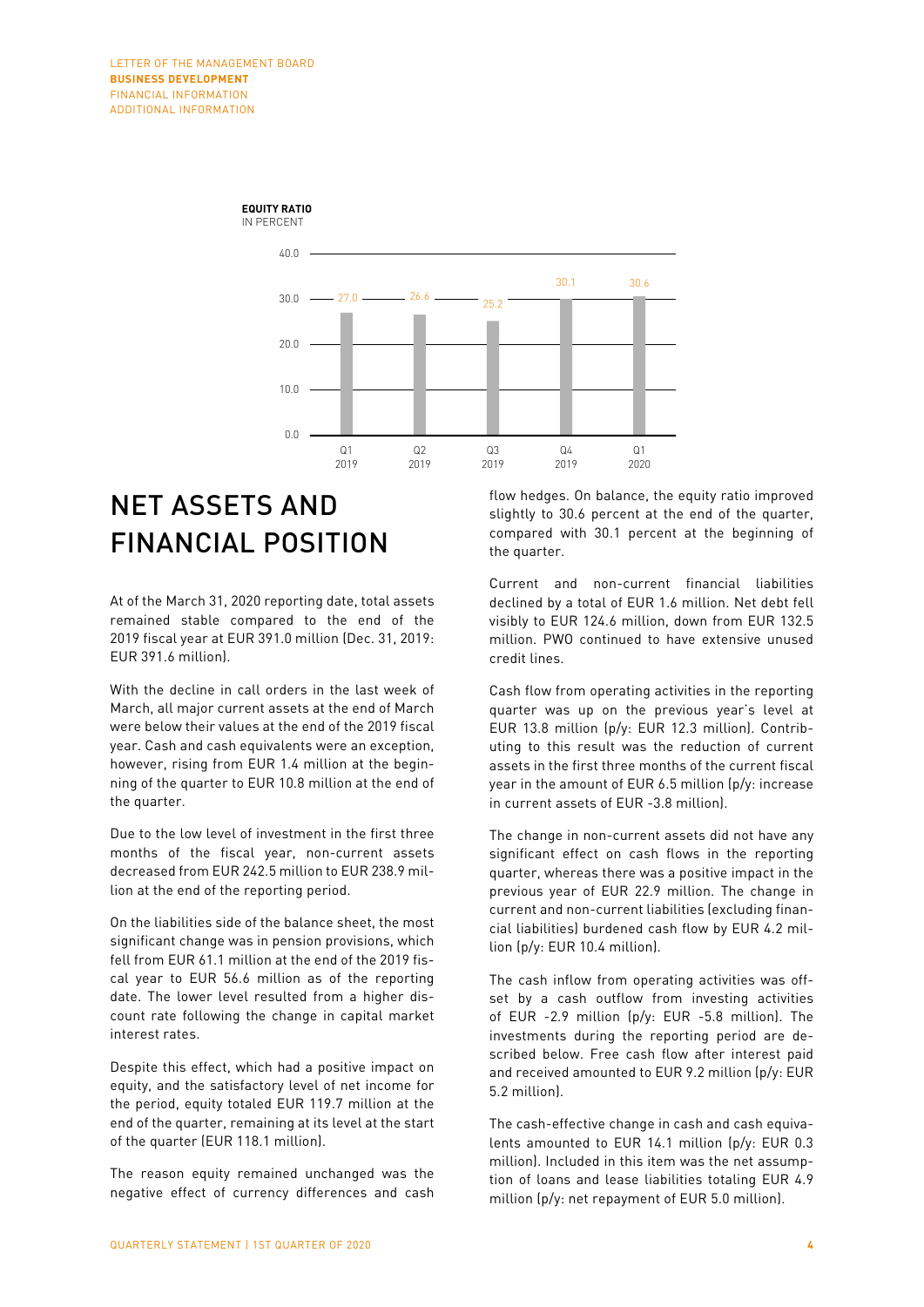

#### **NEW BUSINESS (LIFETIME VOLUME OF SERIES AND TOOL ORDERS)** IN EUR MILLION

### INVESTMENTS

As explained in the segment report, investments in the first quarter amounted to EUR 3.0 million (p/y: EUR 6.9 million). This reflects our efforts to limit investments and strengthen the balance sheet, which were already planned for the year 2020 before the outbreak of the corona crisis.

Investments were significantly lower year-on-year at the locations in Germany and Asia and amounted EUR 0.8 million (p/y: EUR 3.8 million) and EUR 0.3 million (p/y: EUR 1.3 million).

The North America segment, in contrast, recorded a rise in investment volume to EUR 1.6 million (p/y: EUR 1.1 million). A significant portion of this volume was for a down payment made by the Mexico location for a new 500-ton press.

### NEW BUSINESS

In the first three months of the new reporting year, we generated a satisfactory level of new business volume of roughly EUR 120 million, which includes related tool volumes of EUR 8 million.

New orders will be filled primarily by the German and Mexico locations. Larger volumes concerned components for chassis and steering systems, electronic braking systems and air suspension systems, among others. We continue to be successful in the market across the entire breadth of our product range.

The start of production for our current new business is largely scheduled for the 2022 fiscal year. The average lifetime of these series ranges between 5 to 8 years, which is customary for our business.

### REPORT ON OPPORTU-NITIES AND RISKS

The opportunities and risks for the development of the PWO Group and its segments presented in the 2019 Annual Report remain valid.

All the risks described there are currently overshadowed by the corona crisis and its further development. As described in this interim report, after a temporary and very extensive standstill of public life and economic activity in many of our sales markets, restrictions are now relaxing again in all regions.

Politicians and scientists however are quick to point out that the pandemic has only been contained. As long as there is no vaccine against the coronavirus, contact restrictions will remain in place. This could potentially stretch out until next year.

Meanwhile, various automotive manufacturers have announced plans to restart their European production. Much of this, however, will only affect individual plants, and many of these plants will not operate three-shifts or start with full shifts. In China, the country where the pandemic broke out, the economy and the automotive industry are already well into their ramp-up phases.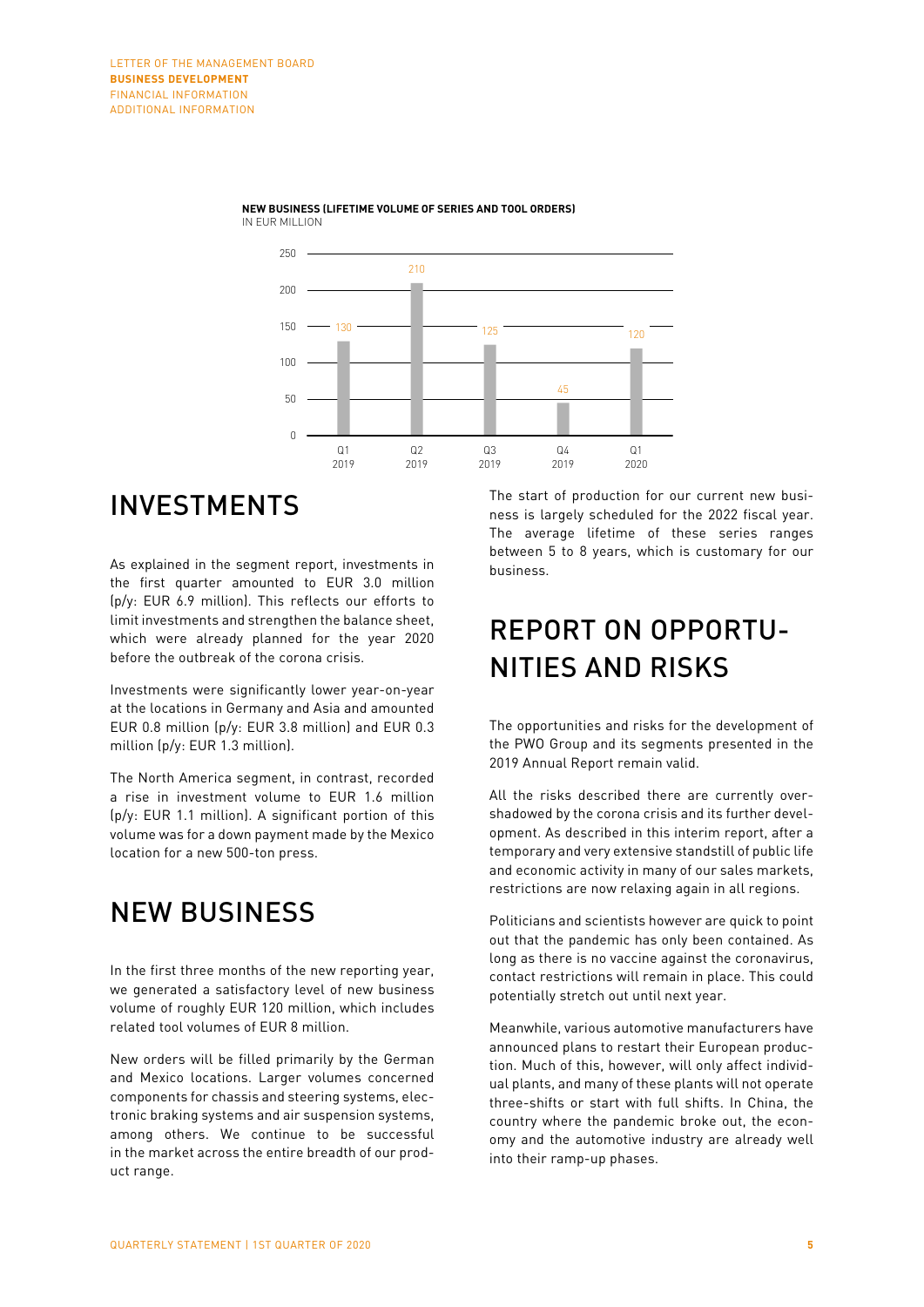Beyond these emerging positive developments, it is not yet possible to predict the response of consumers to the corona crisis and to what extent they will be prepared to order new vehicles. Certainly, the desire to return to normalcy will also lend support to sales in the automotive industry.

On the other hand, the crisis has destroyed a considerable amount of wealth and income. Many employees are still on short work schedules or heavily burdened with additional childcare at home as schools and day-care centers are slow to reopen.

Whereas many economic researchers at the beginning of the crisis were projecting a V-shaped recovery – in other words, a massive slump followed by an equally steep recovery – they are now growing more skeptical. The number of estimates projecting a U-shaped recovery at best and possibly an even longer phase of a muted recovery is now rising.

# REPORT ON FORECASTS AND OUTLOOK

In light of the corona crisis, we issued an ad hoc notification on March 20, 2020, announcing that we were withdrawing our forecast for the current fiscal year published on February 25, 2020.

As the further course of the pandemic was not foreseeable at that time, it was not possible to adequately determine or reliably quantify the effects on the PWO Group. The Management Board therefore refrained from issuing a new forecast for the 2020 fiscal year.

As outlined in the Report on Opportunities and Risks, this assessment continues to be valid for the present time. We are continually and comprehensively monitoring the situation and will specify the effect of the corona pandemic on our business development and outlook as soon as possible and inform the capital market in accordance with the legal requirements.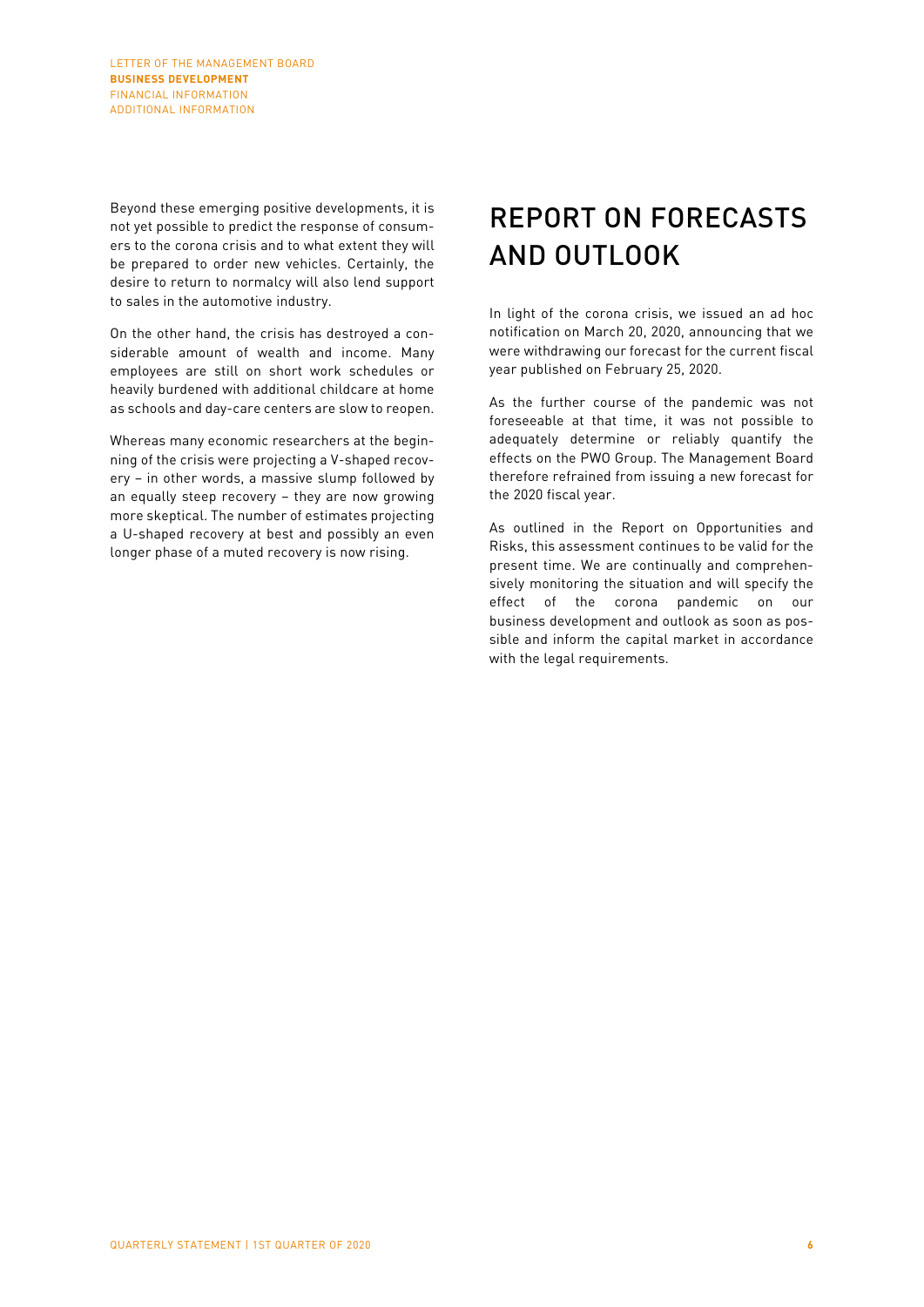### CONSOLIDATED INCOME STATEMENT

| <b>EURK</b>                       |         |         |         |         |
|-----------------------------------|---------|---------|---------|---------|
|                                   | Q1 2020 | % share | Q1 2019 | % share |
| Revenue <sup>1</sup>              | 108,612 | 99.8    | 123,423 | 99.7    |
| Own work capitalized <sup>1</sup> | 236     | 0.2     | 340     | 0.3     |
| TOTAL OUTPUT                      | 108,848 | 100.0   | 123,763 | 100.0   |
| Other operating income            | 4,202   | 3.9     | 3,678   | 3.0     |
| Cost of materials                 | 55,881  | 51.3    | 66,519  | 53.7    |
| Staff costs                       | 31,739  | 29.2    | 34,599  | 27.9    |
| Depreciation and amortization     | 6,483   | 6.0     | 6,377   | 5.2     |
| Other operating expenses          | 13,045  | 12.0    | 14,060  | 11.4    |
| <b>EBIT</b>                       | 5,902   | 5.4     | 5,886   | 4.8     |
| Financial expenses                | 1,644   | 1.5     | 1,767   | 1.4     |
| <b>EBT</b>                        | 4,258   | 3.9     | 4,119   | 3.3     |
| Income taxes                      | 1,019   | 0.9     | 905     | 0.7     |
| <b>NET INCOME FOR THE PERIOD</b>  | 3,239   | 3.0     | 3,214   | 2.6     |
| Earnings per share in EUR         | 1.04    |         | 1.03    |         |

<sup>1</sup> Previous-year figures adjusted based on change in accounting (see section on inventories in the 2019 Annual Report, page 65).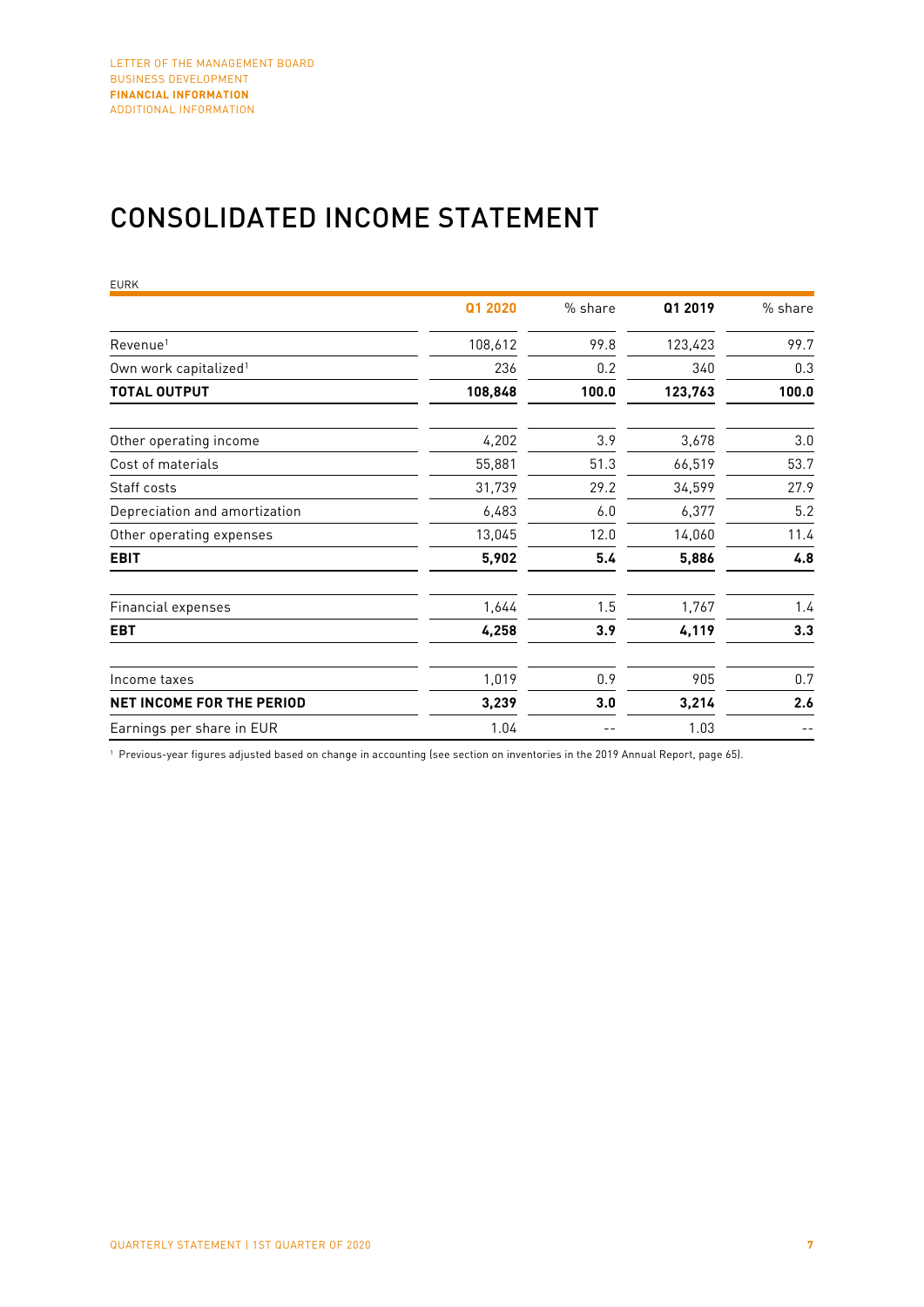### CONSOLIDATED STATEMENT OF COMPREHENSIVE INCOME

EURK **Q1 2020 Q1 2019 NET INCOME FOR THE PERIOD 3,239 3,214** Net losses from cash flow hedges  $-5,431$  -157  $\frac{1}{2}$  Tax effect and the contract of the contract of the contract of the contract of the contract of the contract of the contract of the contract of the contract of the contract of the contract of the contract of the Currency translation differences  $1,284$ Items that may be reclassified to profit and loss in future **-4,958 1,171** Actuarial gains (p/y: losses) from defined benefit pension plans 4,689 -5,435  $\frac{1}{3}$  Tax effect  $\frac{1}{3}$  ,  $\frac{1}{3}$  ,  $\frac{1}{3}$  ,  $\frac{1}{3}$  ,  $\frac{1}{3}$  ,  $\frac{1}{3}$  ,  $\frac{1}{3}$  ,  $\frac{1}{3}$  ,  $\frac{1}{3}$  ,  $\frac{1}{3}$  ,  $\frac{1}{3}$  ,  $\frac{1}{3}$  ,  $\frac{1}{3}$  ,  $\frac{1}{3}$  ,  $\frac{1}{3}$  ,  $\frac{1}{3}$  ,  $\frac{1}{3}$ Items that will not be reclassified to profit and loss **3,356 -3,890 OTHER COMPREHENSIVE INCOME AFTER TAX 1,602 -2,719 TOTAL COMPREHENSIVE INCOME AFTER TAX 1,637 495**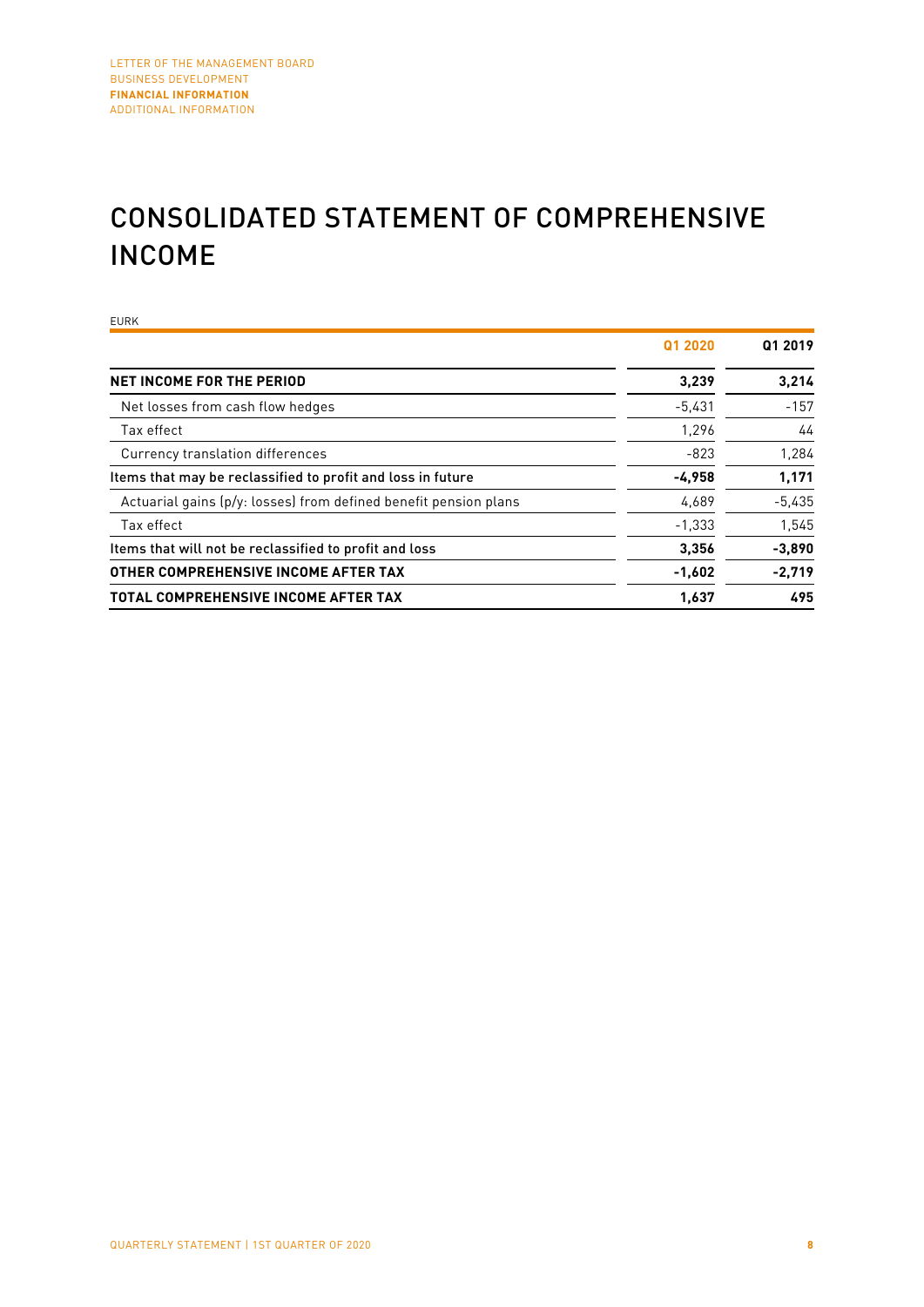### CONSOLIDATED BALANCE SHEET

### **ASSETS**

| <b>EURK</b>                             |               |               |
|-----------------------------------------|---------------|---------------|
|                                         | Mar. 31, 2020 | Dec. 31, 2019 |
| Property, plant and equipment           | 199,148       | 202,122       |
| Intangible assets                       | 10,602        | 10,691        |
| Contract assets                         | 16,663        | 16,569        |
| Deferred tax assets                     | 12,502        | 13,084        |
| <b>NON-CURRENT ASSETS</b>               | 238,915       | 242,466       |
| Inventories                             | 29,758        | 27,856        |
| Trade receivables and other receivables | 38,343        | 41,401        |
| Contract assets                         | 62,515        | 67,407        |
| Other assets                            | 8,977         | 9,252         |
| Other financial assets                  | 478           | 459           |
| Income tax receivables                  | 1,198         | 1,384         |
| Cash and cash equivalents               | 10,843        | 1,367         |
| <b>CURRENT ASSETS</b>                   | 152,112       | 149,126       |
| <b>TOTAL ASSETS</b>                     | 391,027       | 391,592       |

### **EQUITY AND LIABILITIES**

EURK

|                                            | Mar. 31, 2020 | Dec. 31, 2019 |  |
|--------------------------------------------|---------------|---------------|--|
| <b>EQUITY</b>                              | 119,695       | 118,058       |  |
| Non-current financial liabilities          | 87,763        | 89,633        |  |
| Provisions for pensions                    | 56,632        | 61,126        |  |
| Other provisions                           | 1,730         | 1,642         |  |
| Deferred tax liabilities                   | 839           | 1,345         |  |
| <b>NON-CURRENT LIABILITIES</b>             | 146,964       | 153,746       |  |
| Current portion of provisions for pensions | 1,678         | 1,678         |  |
| Current portion of other provisions        | 1,252         | 1,113         |  |
| Trade payables and other liabilities       | 60,613        | 60,325        |  |
| Other financial liabilities                | 13,162        | 12,465        |  |
| <b>Current financial liabilities</b>       | 47,663        | 44,207        |  |
| <b>CURRENT LIABILITIES</b>                 | 124,368       | 119,788       |  |
| TOTAL EQUITY AND LIABILITIES               | 391,027       | 391,592       |  |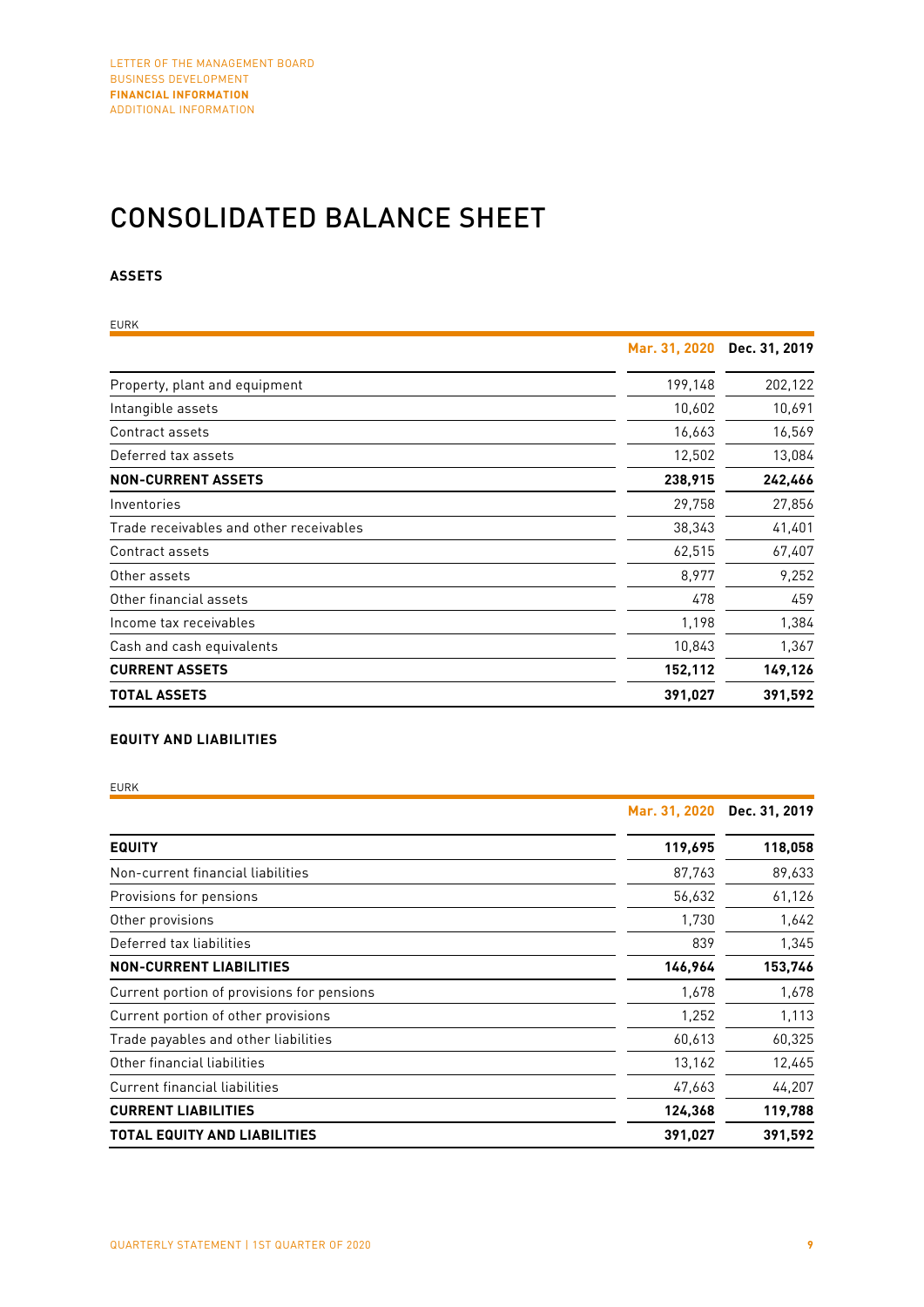### CONSOLIDATED STATEMENT OF CHANGES IN EQUITY

| <b>EURK</b>                                           |                              |                            |                             |                                               | <b>Equity attributable to PWO AG shareholders</b> |                            |                    |
|-------------------------------------------------------|------------------------------|----------------------------|-----------------------------|-----------------------------------------------|---------------------------------------------------|----------------------------|--------------------|
|                                                       |                              |                            |                             |                                               |                                                   | Other reserves             |                    |
|                                                       | <b>Subscribed</b><br>capital | <b>Capital</b><br>reserves | <b>Retained</b><br>earnings | <b>Defined</b><br>benefit<br>pension<br>plans | <b>Currency</b><br>translation<br>differences     | <b>Cash flow</b><br>hedges | <b>Total</b>       |
| <b>JANUARY 1, 2019</b>                                | 9,375                        | 37,494                     | 82,549                      | $-13,708$                                     | 1,066                                             | $-326$                     | 116,450            |
| Net income for the<br>period                          |                              |                            | 3,214                       |                                               |                                                   |                            | 3,214              |
| Other comprehensive<br>income                         |                              |                            |                             | $-3,890$                                      | 1,284                                             | $-113$                     | $-2,719$           |
| <b>TOTAL</b><br><b>COMPREHENSIVE</b>                  |                              |                            |                             |                                               |                                                   |                            |                    |
| <b>INCOME</b><br><b>MARCH 31, 2019</b>                | 9,375<br>9,375               | 37,494<br>37,494           | 85,763<br>85,763            | $-17,598$<br>$-17,598$                        | 2,350<br>2,350                                    | -439<br>-439               | 116,945<br>116,945 |
| <b>JANUARY 1,2020</b>                                 | 9,375                        | 37,494                     | 87,431                      | $-19,325$                                     | 2,127                                             | 956                        | 118,058            |
| Net income for the<br>period                          |                              |                            | 3,239                       |                                               |                                                   |                            | 3,239              |
| Other comprehensive<br>income                         |                              |                            |                             | 3,356                                         | $-823$                                            | $-4,135$                   | $-1,602$           |
| <b>TOTAL</b><br><b>COMPREHENSIVE</b><br><b>INCOME</b> | 9,375                        | 37,494                     | 90,670                      | $-15,969$                                     | 1,304                                             | $-3,179$                   | 119,695            |
| <b>MARCH 31, 2020</b>                                 | 9,375                        | 37,494                     | 90.670                      | $-15,969$                                     | 1,304                                             | $-3,179$                   | 119,695            |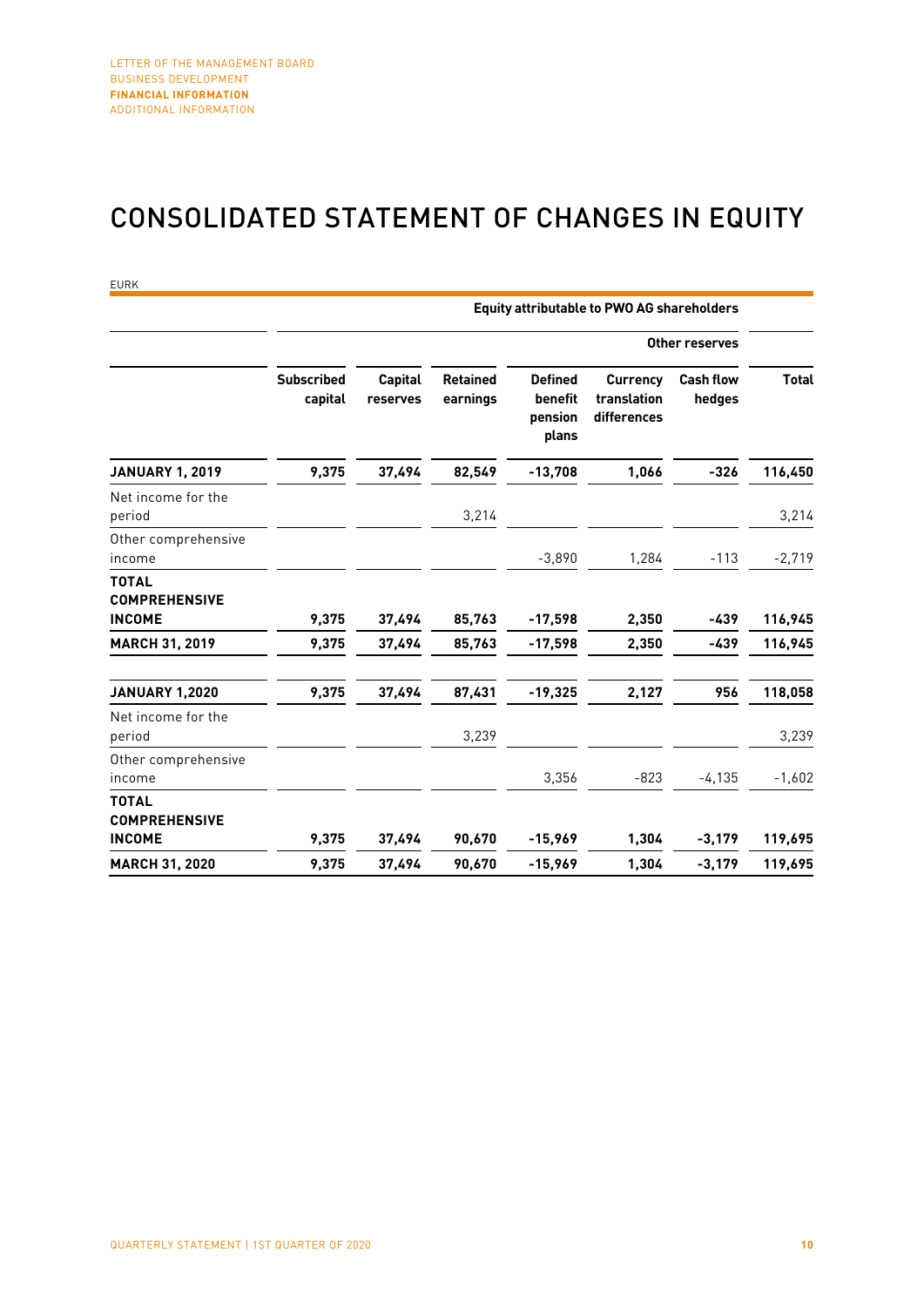### CONSOLIDATED STATEMENT OF CASH FLOWS

| <b>EURK</b>                                                                                |          |           |
|--------------------------------------------------------------------------------------------|----------|-----------|
|                                                                                            | Q1 2020  | Q1 2019   |
| Net income for the period                                                                  | 3,239    | 3,214     |
| Depreciation/amortization of property, plant and equipment and intangible                  |          |           |
| assets                                                                                     | 6,483    | 6,397     |
| Income tax expense                                                                         | 1,019    | 892       |
| Interest income and expenses                                                               | 1,644    | 1,767     |
| Change in current assets <sup>1</sup>                                                      | 6,490    | $-3,783$  |
| Change in non-current assets <sup>1</sup>                                                  | -94      | 22,925    |
| Change in current liabilities (excluding financial liabilities) <sup>1</sup>               | 716      | $-15,669$ |
| Change in non-current liabilities (excluding financial liabilities)                        | $-4,911$ | 5,284     |
| Income taxes paid                                                                          | $-636$   | $-2,695$  |
| Other non-cash expenses/income                                                             | $-104$   | $-6,220$  |
| Gains (p/y: losses) on disposal of property, plant and equipment                           | $-58$    | 219       |
| <b>CASH FLOW FROM OPERATING ACTIVITIES</b>                                                 | 13,788   | 12,331    |
| Proceeds from disposal of property, plant, and equipment                                   | 58       | 112       |
| Payments for investments in property, plant, and equipment                                 | $-2,690$ | $-4,351$  |
| Payments for investments in intangible assets                                              | $-284$   | $-1,533$  |
| <b>CASH FLOW FROM INVESTING ACTIVITIES</b>                                                 | $-2,916$ | $-5,772$  |
| Interest paid                                                                              | $-1,708$ | $-1,358$  |
| Interest received                                                                          | 0        | 42        |
| Proceeds from borrowings                                                                   | 9,337    | 632       |
| Repayment of borrowings                                                                    | $-3,435$ | $-4,226$  |
| Repayment of lease liabilities                                                             | $-989$   | $-1,362$  |
| <b>CASH FLOW FROM FINANCING ACTIVITIES</b>                                                 | 3,205    | $-6,272$  |
| Net change in cash and cash equivalents                                                    | 14,078   | 287       |
| Effect of exchange rates on cash and cash equivalents                                      | $-15$    | $-151$    |
| Cash and cash equivalents as of January 1                                                  | $-8,273$ | 6,060     |
| <b>CASH AND CASH EQUIVALENTS AS OF MARCH 31</b>                                            | 5,790    | 6,196     |
| of which cash and cash equivalents                                                         | 10,843   | 9,828     |
| of which bank borrowings due on demand that are included in the Group's cash<br>management | $-5,053$ | $-3,632$  |

1 Previous-year figures adjusted based on change in accounting (see section on inventories in the 2019 Annual Report, page 65).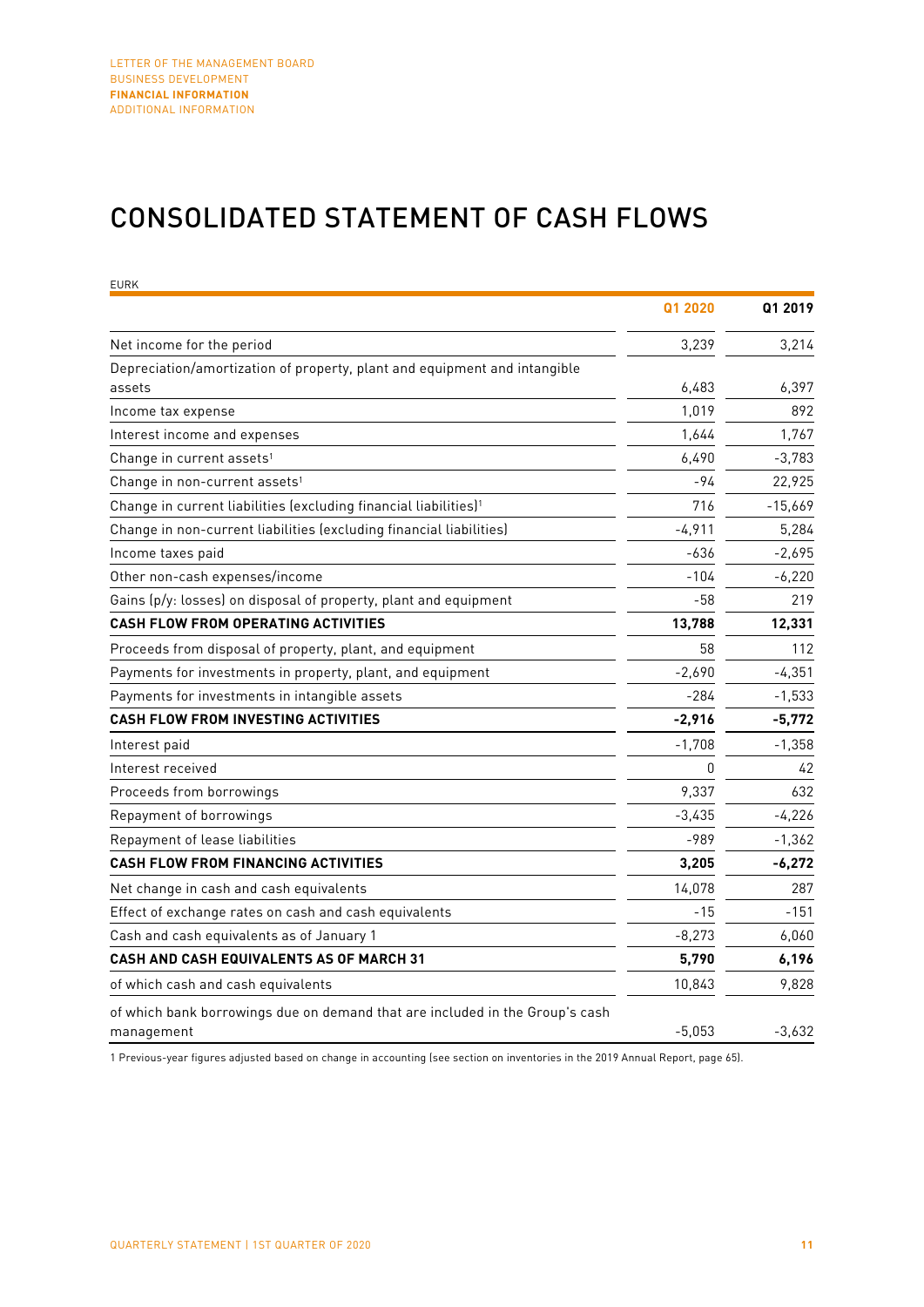## SEGMENT REPORT

### **SEGMENT INFORMATION BY REGION FOR THE 1ST QUARTER OF 2020**

| EURK                                                         | Germany  | <b>Rest of</b> | <b>North</b> | Asia   | Consolida-   | Group        |
|--------------------------------------------------------------|----------|----------------|--------------|--------|--------------|--------------|
|                                                              |          | <b>Europe</b>  | America      |        | tion effects |              |
| Total revenue                                                | 60,181   | 19,514         | 24,582       | 8,617  | $\mathbf{0}$ | 112,894      |
| Inter-segment revenue                                        | $-3,353$ | $-318$         | $-23$        | $-588$ | 0            | $-4,282$     |
| <b>EXTERNAL REVENUE</b>                                      | 56,828   | 19,196         | 24,559       | 8,029  | 0            | 108,612      |
| <b>TOTAL OUTPUT</b>                                          | 60,417   | 19,514         | 24,582       | 8,617  | $-4,282$     | 108,848      |
| Other income (aggregated)                                    | 4,056    | 161            | 931          | 69     | $-1,015$     | 4,202        |
| Other expenses<br>(aggregated)                               | 59,928   | 16,481         | 22,528       | 7,081  | $-5,353$     | 100,665      |
| Depreciation and amortiza-<br>tion                           | 3,063    | 1,180          | 1,606        | 634    | $\pmb{0}$    | 6,483        |
| <b>EARNINGS BEFORE IN-</b><br><b>TEREST AND TAXES (EBIT)</b> | 1,482    | 2,014          | 1,379        | 971    | 56           | 5,902        |
| Interest income                                              | 1,270    | $\mathbf{0}$   | 0            | 0      | $-1,270$     | $\mathbf{0}$ |
| Interest expenses                                            | 1,149    | 265            | 925          | 575    | $-1,270$     | 1,644        |
| <b>EARNINGS BEFORE TAXES</b><br>(EBT)                        | 1,603    | 1,749          | 454          | 396    | 56           | 4,258        |
|                                                              |          |                |              |        |              |              |
| Income taxes                                                 | 739      | 222            | 58           | 0      | $\mathbf{0}$ | 1,019        |
| <b>NET INCOME FOR THE</b><br><b>PERIOD</b>                   | 864      | 1,527          | 396          | 396    | 56           | 3,239        |
| Assets                                                       | 196,868  | 86,955         | 104,224      | 53,715 | $-50,735$    | 391,027      |
| of which non-current<br>assets <sup>1</sup>                  | 72,065   | 58,754         | 48,306       | 30,694 | -69          | 209,750      |
| of which contract assets                                     | 40,176   | 12,202         | 26,299       | 8,994  | $-8,493$     | 79,178       |
| Liabilities                                                  | 40,986   | 38,495         | 84,428       | 60,716 | 46,707       | 271,332      |
| Investments                                                  | 811      | 314            | 1,554        | 339    | 0            | 3,018        |
| Employees (as of March 31)                                   | 1,493    | 671            | 528          | 300    |              | 2,992        |

<sup>1</sup> Non-current assets do not include deferred taxes.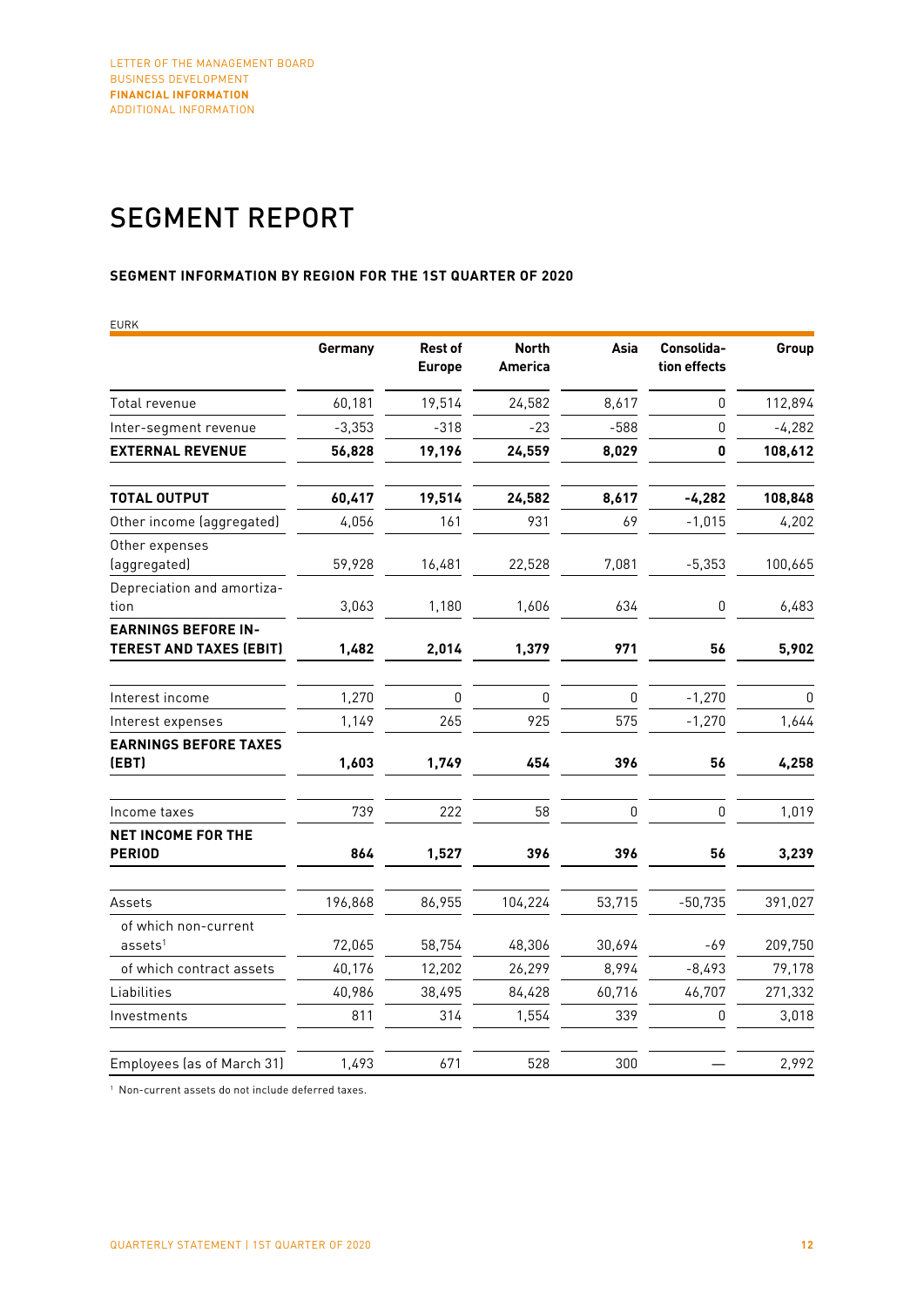## SEGMENT REPORT

#### **SEGMENT INFORMATION BY REGION FOR THE 1ST QUARTER OF 2019**

| EURK                                                         |          |                                 |                         |                |                            |          |
|--------------------------------------------------------------|----------|---------------------------------|-------------------------|----------------|----------------------------|----------|
|                                                              | Germany  | <b>Rest of</b><br><b>Europe</b> | <b>North</b><br>America | Asia           | Consolida-<br>tion effects | Group    |
| Total revenue <sup>1</sup>                                   | 69,781   | 20,801                          | 26,745                  | 12,445         | 55                         | 129,827  |
| Inter-segment revenue                                        | $-3,712$ | $-820$                          | $-26$                   | $-1,846$       | $\mathbf 0$                | $-6,404$ |
| <b>EXTERNAL REVENUE</b>                                      | 66,069   | 19,981                          | 26,719                  | 10,599         | 55                         | 123,423  |
| <b>TOTAL OUTPUT</b>                                          | 70,121   | 20,800                          | 26,745                  | 12,444         | $-6,347$                   | 123,763  |
| Other income (aggregated)                                    | 3,608    | 58                              | 690                     | 248            | $-926$                     | 3,678    |
| Other expenses<br>(aggregated)                               | 69,628   | 17,604                          | 24,581                  | 10,695         | $-7,330$                   | 115,178  |
| Depreciation and amortiza-<br>tion                           | 3,138    | 1,214                           | 1,228                   | 797            | 0                          | 6,377    |
| <b>EARNINGS BEFORE IN-</b><br><b>TEREST AND TAXES (EBIT)</b> | 963      | 2,040                           | 1,626                   | 1,200          | 57                         | 5,886    |
| Interest income                                              | 1,022    | 0                               | 3                       | $\overline{2}$ | $-983$                     | $44$     |
| Interest expenses                                            | 1,388    | 194                             | 639                     | 573            | -983                       | 1,811    |
| <b>EARNINGS BEFORE TAXES</b><br>(EBT)                        | 597      | 1,846                           | 990                     | 629            | 57                         | 4,119    |
| Income taxes                                                 | 427      | 281                             | 185                     | 0              | 12                         | 905      |
| <b>NET INCOME FOR THE</b><br><b>PERIOD</b>                   | 170      | 1,565                           | 805                     | 629            | 45                         | 3,214    |
| Assets                                                       | 212,667  | 83,927                          | 112,044                 | 61,097         | $-45,731$                  | 424,004  |
| of which non-current<br>$ases$ <sup>2</sup>                  | 76,383   | 53,143                          | 47,148                  | 32,572         | -69                        | 209,177  |
| of which contract assets                                     | 48,469   | 10,822                          | 34,466                  | 10,204         | $-1,527$                   | 102,434  |
| Liabilities                                                  | 51,950   | 35,656                          | 89,228                  | 63,169         | 69,638                     | 309,641  |
| Investments                                                  | 3,810    | 715                             | 1,086                   | 1,301          | 0                          | 6,912    |
| Employees (as of March 31)                                   | 1,615    | 677                             | 735                     | 331            |                            | 3,358    |

<sup>1</sup> Previous-year figures adjusted based on change in accounting (see section on inventories in the 2019 Annual Report, page 65).

<sup>2</sup> Non-current assets do not include deferred taxes.